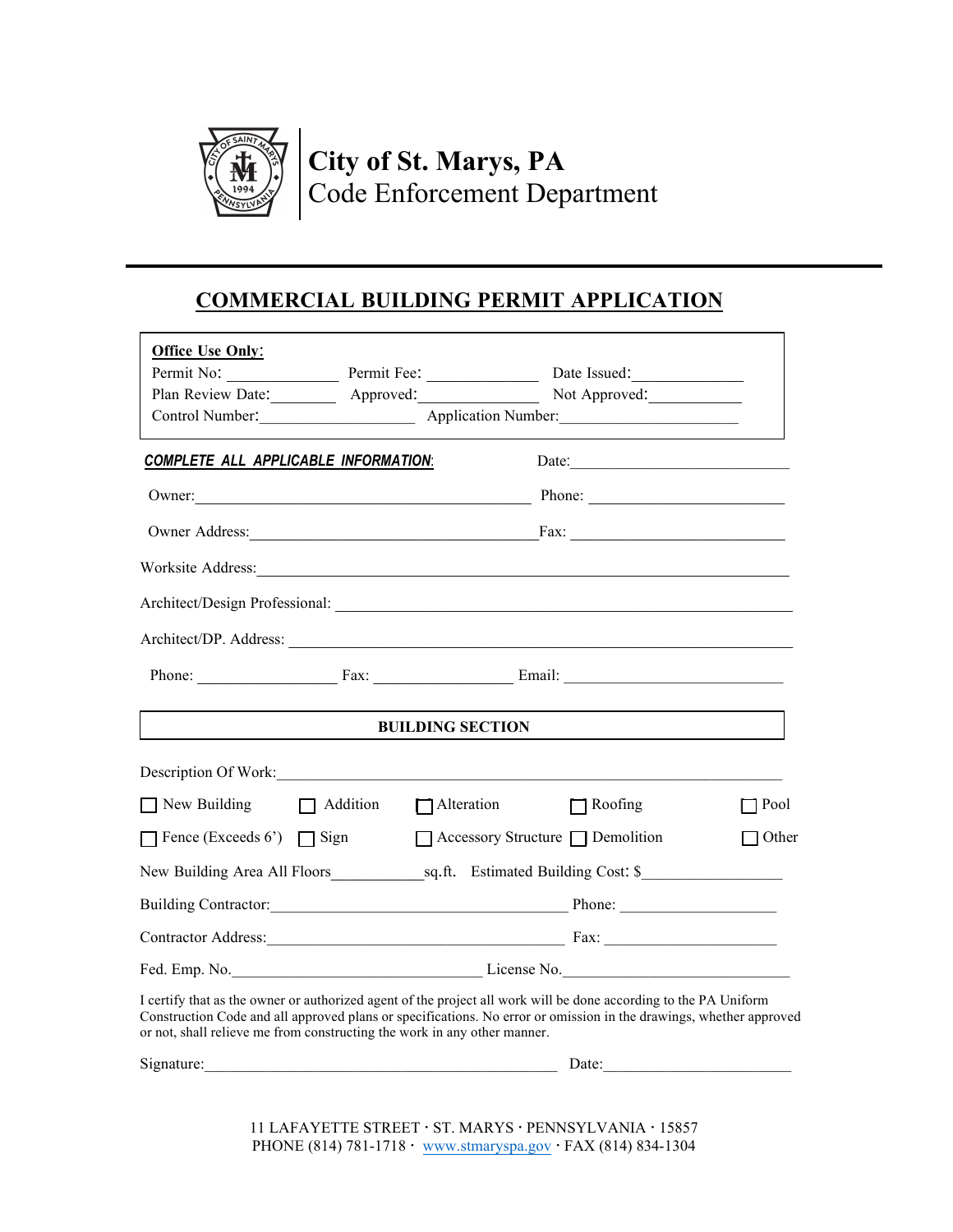|                                                            | <b>ELECTRICAL SECTION</b>                                                                                                                                                                                                                                                                                                                          |
|------------------------------------------------------------|----------------------------------------------------------------------------------------------------------------------------------------------------------------------------------------------------------------------------------------------------------------------------------------------------------------------------------------------------|
|                                                            |                                                                                                                                                                                                                                                                                                                                                    |
| $\bigcap$ New Service $\bigcap$ Service Upgrade            | New Wiring New Elec. Device/Appliance                                                                                                                                                                                                                                                                                                              |
|                                                            | Estimated Electrical Cost: \$                                                                                                                                                                                                                                                                                                                      |
|                                                            | Electrical Contractor: Phone: Phone: Phone:                                                                                                                                                                                                                                                                                                        |
|                                                            | Contractor Address: Fax: Fax:                                                                                                                                                                                                                                                                                                                      |
|                                                            |                                                                                                                                                                                                                                                                                                                                                    |
| <b>Electrical Service</b>                                  |                                                                                                                                                                                                                                                                                                                                                    |
| $\frac{1}{2}$ AMP                                          |                                                                                                                                                                                                                                                                                                                                                    |
|                                                            | □ Overhead □ Underground Service Entrance Conductor size □ Copper □ Aluminum                                                                                                                                                                                                                                                                       |
| $\Box$ Permanent $\Box$ Temporary Grounding Conductor size | $\Box$ Copper $\Box$ Aluminum                                                                                                                                                                                                                                                                                                                      |
|                                                            | Sub-Panels: AMP Volt Phase Conductor sizes/types                                                                                                                                                                                                                                                                                                   |
|                                                            | I certify that as the owner or authorized agent of the project all work will be done according to the PA<br>Uniform Construction Code and all approved plans or specifications. No error or omission in the drawings,<br>whether approved or not, shall relieve me from constructing the work in any other manner.<br>Signature: Date: Date: Date: |
|                                                            | <b>MECHANICAL SECTION</b>                                                                                                                                                                                                                                                                                                                          |
| Description Of Work:                                       |                                                                                                                                                                                                                                                                                                                                                    |
| Type of Fuel: $\Box$ Natural Gas $\Box$ LP Gas             | $\Box$ Electric<br>$\Box$ Other                                                                                                                                                                                                                                                                                                                    |
| Installation of New Equipment (check all that apply):      | Size/BTU:                                                                                                                                                                                                                                                                                                                                          |
| Forced Air Furnace<br>Boiler                               | Solid Fuel Appliance<br>Radiant Floor Heat                                                                                                                                                                                                                                                                                                         |
| A/C Unit<br>$\Box$ Ductwork                                | Exhaust Fans<br>Kitchen Hood                                                                                                                                                                                                                                                                                                                       |
|                                                            | Other Other Constitution Estimated Mechanical Cost: \$                                                                                                                                                                                                                                                                                             |
|                                                            | Mechanical Contractor: Phone: Phone: Phone:                                                                                                                                                                                                                                                                                                        |
|                                                            |                                                                                                                                                                                                                                                                                                                                                    |
|                                                            |                                                                                                                                                                                                                                                                                                                                                    |
|                                                            | I certify that as the owner or authorized agent of the project all work will be done according to the PA<br>Uniform Construction Code and all approved plans or specifications. No error or omission in the drawings,<br>whether approved or not, shall relieve me from constructing the work in any other manner.                                 |
| Signature:                                                 | Date:                                                                                                                                                                                                                                                                                                                                              |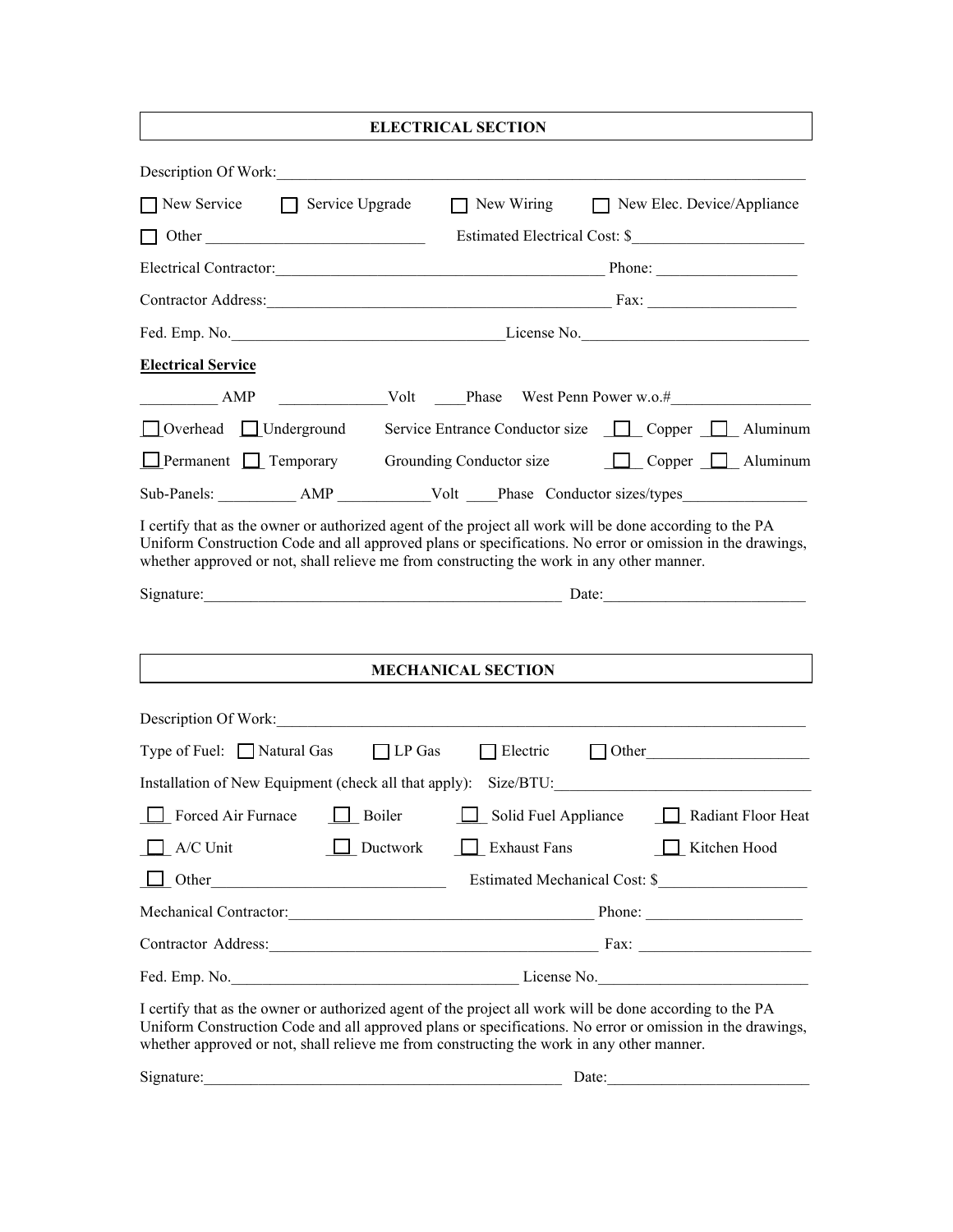| <b>PLUMBING SECTION</b>                                                                                                                                                                                                                                                                                            |                       |                                |                       |                                   |  |
|--------------------------------------------------------------------------------------------------------------------------------------------------------------------------------------------------------------------------------------------------------------------------------------------------------------------|-----------------------|--------------------------------|-----------------------|-----------------------------------|--|
| Description Of Work:                                                                                                                                                                                                                                                                                               |                       |                                |                       |                                   |  |
| Installation of New Equipment/Fixtures (check all that apply): Water main size:<br>Water Closet                                                                                                                                                                                                                    | Urinal                | Shower                         | Sink                  | Sewer main size:<br>Floor Drain   |  |
| Hose Bibb                                                                                                                                                                                                                                                                                                          | Water Heater          | Grease trap                    | Separator             | Interceptor                       |  |
| <b>Backflow Preventer</b>                                                                                                                                                                                                                                                                                          | Dishwasher            | Sump Pump                      | <b>Stacks</b>         | Water Service                     |  |
| Garbage Disposal                                                                                                                                                                                                                                                                                                   |                       |                                |                       | Other Estimated Plumbing Cost: \$ |  |
| Plumbing Contractor: Plumbing Contractor:                                                                                                                                                                                                                                                                          |                       |                                |                       |                                   |  |
| Contractor Address: Fax: Fax:                                                                                                                                                                                                                                                                                      |                       |                                |                       |                                   |  |
|                                                                                                                                                                                                                                                                                                                    |                       |                                |                       |                                   |  |
| I certify that as the owner or authorized agent of the project all work will be done according to the PA<br>Uniform Construction Code and all approved plans or specifications. No error or omission in the drawings,<br>whether approved or not, shall relieve me from constructing the work in any other manner. |                       |                                |                       |                                   |  |
|                                                                                                                                                                                                                                                                                                                    |                       |                                |                       | Date:                             |  |
|                                                                                                                                                                                                                                                                                                                    |                       |                                |                       |                                   |  |
|                                                                                                                                                                                                                                                                                                                    |                       | <b>FIRE PROTECTION SECTION</b> |                       |                                   |  |
| Description Of Work:                                                                                                                                                                                                                                                                                               |                       |                                |                       |                                   |  |
| Fire Alarm Systems:<br>Detectors/Smoke                                                                                                                                                                                                                                                                             |                       | Detectors/Heat                 | Pull boxes            | Dampers                           |  |
| Audible Alarms                                                                                                                                                                                                                                                                                                     | Visual Alarms         |                                | Other                 |                                   |  |
| Fire Suppression Systems:<br>Standpipes                                                                                                                                                                                                                                                                            |                       | Sprinkler Heads                | Wet System            | Dry System                        |  |
| Chemical System                                                                                                                                                                                                                                                                                                    |                       | Kitchen Hood Exhaust           | Other                 |                                   |  |
| Fire Separation:<br>Single Use                                                                                                                                                                                                                                                                                     | <b>Separated Uses</b> | Mixed Use                      | $\Box$ Incidental Use |                                   |  |
| List Uses $\&$ Fire Separation/Hour (when applicable):                                                                                                                                                                                                                                                             |                       |                                |                       |                                   |  |
| Fire Protection Contractor: Phone: Phone: Phone:                                                                                                                                                                                                                                                                   |                       |                                |                       |                                   |  |
|                                                                                                                                                                                                                                                                                                                    |                       |                                |                       |                                   |  |
| Fed. Emp. No.                                                                                                                                                                                                                                                                                                      |                       |                                |                       | License No.                       |  |
| <b>Estimated Cost Of Fire Protection Work:</b>                                                                                                                                                                                                                                                                     |                       |                                |                       |                                   |  |
| I certify that as the owner or authorized agent of the project all work will be done according to the PA<br>Uniform Construction Code and all approved plans or specifications. No error or omission in the<br>drawings, whether approved or not, shall relieve me from constructing the work in any other manner. |                       |                                |                       |                                   |  |
| Signature:                                                                                                                                                                                                                                                                                                         |                       |                                | Date:                 |                                   |  |